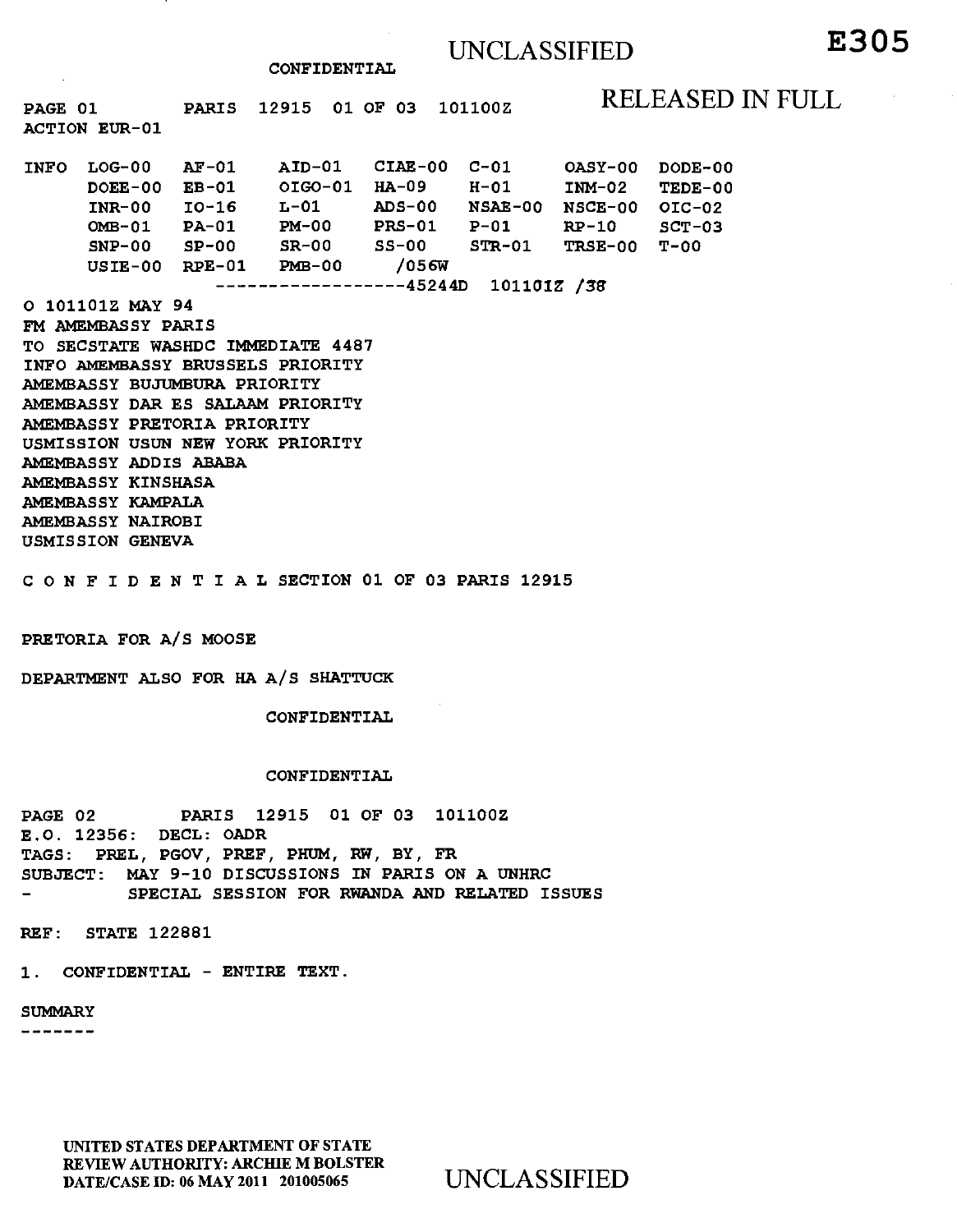2. AMBASSADOR DAVID RAWSON MET WITH OFFICIALS AT THE QUAI AND ELYSEE DURING HIS MAY 9-10 STOP IN PARIS TO DISCUSS RWANDA. IN ADDITION TO BRIEFING HIS INTERLOCUTORS ON A/S SHATTUCK'S EXCHANGES IN CENTRAL AFRICA AND GENEVA, HE URGED THE GOF TO SUPPORT THE UNHRC SPECIAL SESSION IN GENEVA (REFTEL). RAWSON NOTED THAT REGIONAL LEADERS VOICED SUPPORT TO SHATTUCK FOR SUCH AN EFFORT. IN RESPONSE THE FRENCH ASSURED RAWSON OF FULL SUPPORT FOR THE MEETING. HOWEVER, THE GOF NOTED THAT THE MODALITIES AND OBJECTIVES OF SUCH AN INVESTIGATION MUST BE CAREFULLY CONSIDERED GIVEN THE INFLAMED STATE OF RWANDAN SOCIETY. THE QUAI NOTED THAT AMBASSADOR MARLAUD, GOF AMBASSADOR IN KIGALI WHO IS CURRENTLY TRAVELING IN THE REGION ON A SPECIAL MISSION, WILL LIKELY BE INSTRUCTED TO REINFORCE THE GOF DELEGATION IN GENEVA.

3. RAWSON ALSO MET WITH THE AMNESTY INTERNATIONAL (AI) RESEARCH AND INFORMATION OFFICE IN PARIS THAT CONFIDENTIAL

#### CONFIDENTIAL

PAGE 03 PARIS 12915 01 OF 03 101100Z SPECIALIZES IN FRANCOPHONE AFRICA TO BRIEF THEM ON U.S. VIEWS. THE AI OFFICIALS WELCOMED RAWSON'S PRESENTATION AND UNDERLINED THAT THEIR ORGANIZATION INTENDS TO PRESS FORCEFULLY FOR JUDICIAL PROCEEDINGS TO FOLLOW ANY INTERNATIONAL INVESTIGATION. THEY ARGUED THAT THE WITHDRAWAL OF UN FORCES HAS BADLY DAMAGED THE CREDIBILITY OF THE INTERNATIONAL COMMUNITY AND THAT STRONG STEPS MUST BE TAKEN TO ASSURE THE RWANDAN PEOPLE THAT THEY HAVE NOT BEEN FORGOTTEN. OTHER SUBJECTS COVERED BY AMBASSADOR RAWSON WILL BE REPORTED SEPTEL. END SUMMARY.

#### UNHRC SPECIAL SESSION ON RWANDA

--------------------------------

4. DURING THE VISIT OF AMBASSADOR RAWSON TO PARIS ON MAY 9-10, WE RAISED AT THE ELYSEE AND AT THE QUAI (I0 AND AF BUREAUS) THE POSSIBILITY OF A SPECIAL SESSION OF THE UN HUMAN RIGHTS COMMISSION ON RWANDA AND MADE THE POINTS CONTAINED IN REFTEL. RAWSON NOTED THAT REGIONAL LEADERS, INCLUDING PRESIDENT MUSEVENI, EXPRESSED SUPPORT FOR THE IDEA OF AN UNHRC INVESTIGATION TO A/S SHATTUCK. WE WERE ASSURED THAT FRANCE SUPPORTED THE SPECIAL SESSION AND WOULD POSSIBLY SEND THE AMBASSADOR

### UNCLASSIFIED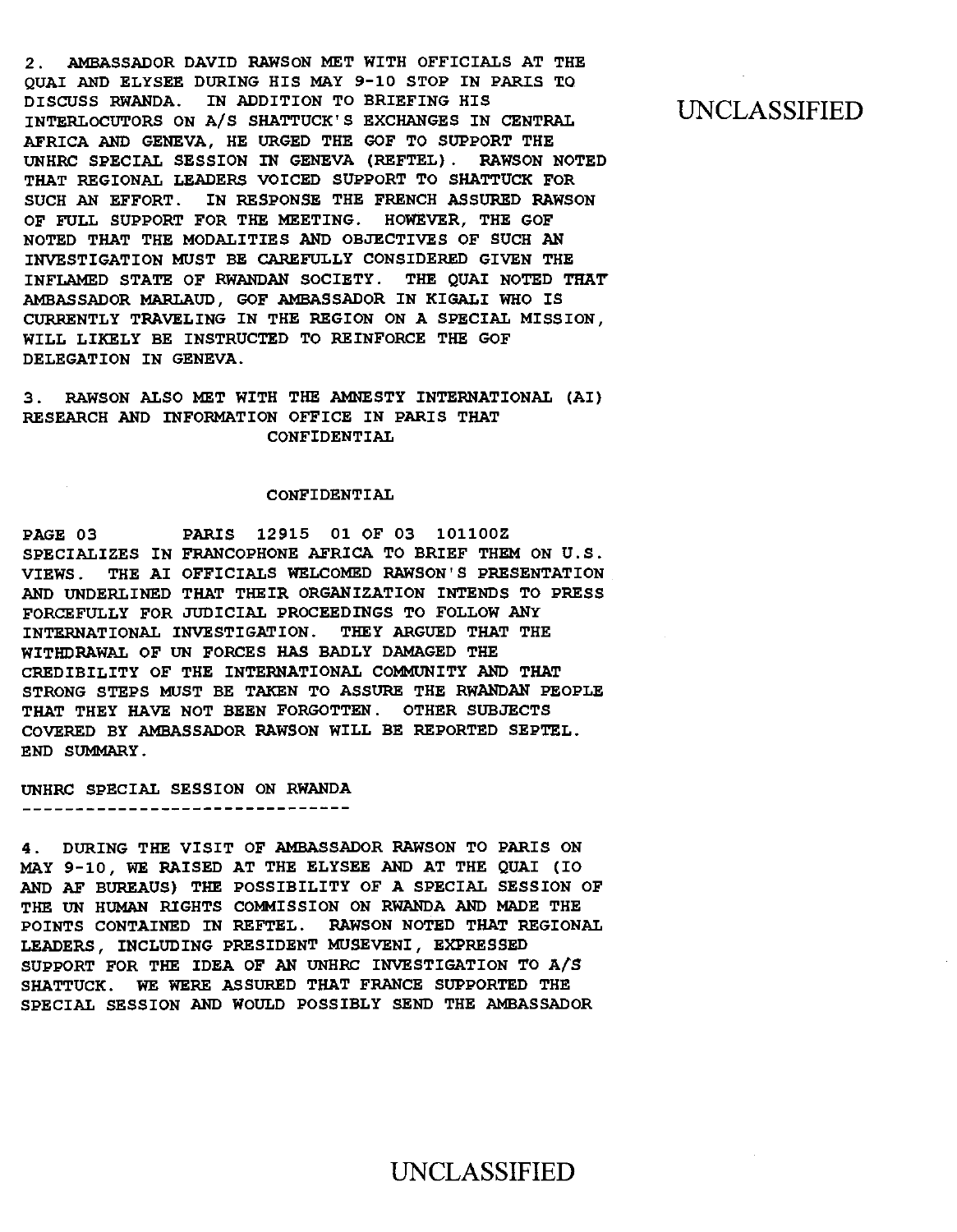**MARLAUD, THE GOF AMBASSADOR TO KIGALI WHO IS CURRENTLY TRAVELING IN THE REGION, TO REINFORCE THE FRENCH**  DELEGATION IN GENEVA. **WE UNCLASSIFIED** 

**5. OUR INTERLOCUTORS AT THE QUAI AND THE ELYSEE STRESSED THAT ANY SUCH INVESTIGATION SHOULD FOCUS ON THE ACTS OF INDIVIDUALS IN ORDER TO ASSURE THAT THE CONFIDENTIAL** 

#### **CONFIDENTIAL**

**PAGE 04 PARIS 12915 01 OF 03 1011002 THOSE RESPONSIBLE ARE FORCED TO ASSUME RESPONSIBILITY FOR THEIR ACTS. THE FRENCH ARE ALSO CONCERNED BY THE POSSIBILITY OF AN IMPUTATION BY THE INTERNATIONAL COMMUNITY OF "COLLECTIVE GUILT." SUCH A STRATEGY COULD INFLAME AN ALREADY DELICATE AND DANGEROUS STITUATION. CATHERINE BOIVINEAU, QUAI DIRECTOR FOR EAST AND CENTRAL AFRICA, NOTED THAT THE MURDER OF NATIONAL LEADERS IN CENTRAL AFRICA HAS OCCURED SO FREQUENTLY IN RECENT MONTHS THAT THERE IS A DANGER THAT IT WILL BECOME AN** 

#### **CONFIDENTIAL**

**NNNN** 

#### **CONFIDENTIAL**

| PAGE 01     | <b>ACTION EUR-01</b>                                                   | <b>PARIS</b>                                                         | 12915                                                                | 02 OF 03                                                                        | 1011012                                                                 |                                                             |                                                        |
|-------------|------------------------------------------------------------------------|----------------------------------------------------------------------|----------------------------------------------------------------------|---------------------------------------------------------------------------------|-------------------------------------------------------------------------|-------------------------------------------------------------|--------------------------------------------------------|
| <b>INFO</b> | $LOG-00$<br>$DOER-00$<br>$INR-00$<br>$OMB-01$<br>$SNP-00$<br>$USIE-00$ | <b>AF-01</b><br>$EB-01$<br>$IO-16$<br>$PA-01$<br>$SP-00$<br>$RPE-01$ | <b>AID-01</b><br>OIGO-01<br>$L-01$<br>$PM-00$<br>$SR-00$<br>$PMB-00$ | $CIAE-00$<br>$HA-09$<br>$ADS-00$<br>$PRS-01$<br>$SS-00$<br>/056W<br>-----45245A | $C-01$<br>$H-01$<br><b>NSAE-00</b><br>$P-01$<br>$STR-01$<br>101102Z /38 | OASY-00<br>$IMM-02$<br><b>NSCE-00</b><br>$RP-10$<br>TRSE-00 | $DODE-00$<br>TEDE-00<br>$OIC-02$<br>$SCT-03$<br>$T-00$ |
|             | 0 101101Z MAY 94                                                       |                                                                      |                                                                      |                                                                                 |                                                                         |                                                             |                                                        |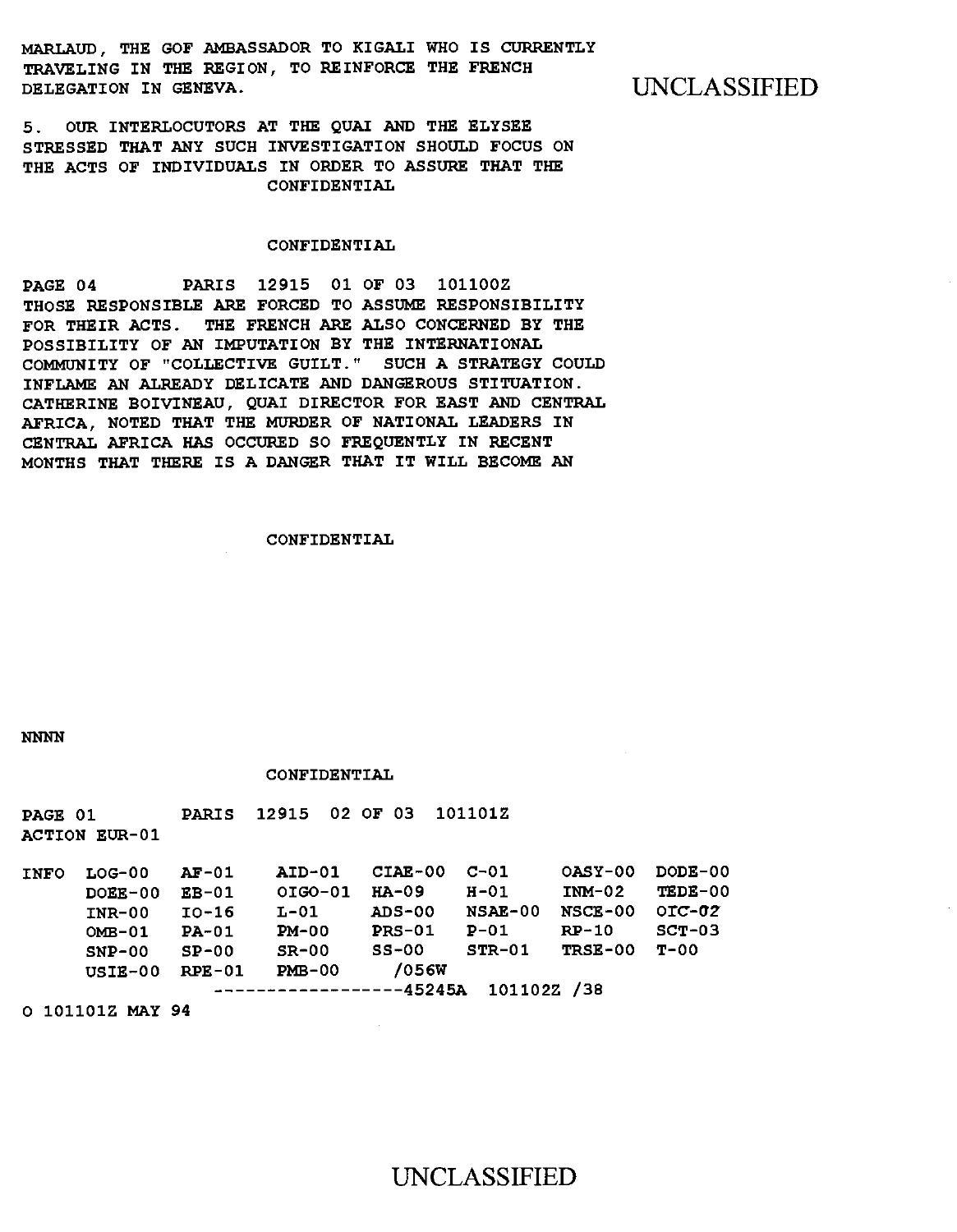**FM AMEMBASSY PARIS** UNCLASSIFIED **TO SECSTATE WASHDC IMMEDIATE 4488 INFO AMEMBASSY BRUSSELS PRIORITY AMEMBASSY BUJUMBURA PRIORITY AMEMBASSY DAR ES SALAAM PRIORITY AMEMBASSY PRETORIA PRIORITY USMISSION USUN NEW YORK PRIORITY AMEMBASSY ADDIS ABABA AMEMBASSY KINSHASA AMEMBASSY KAMPALA AMEMBASSY NAIROBI USMISSION GENEVA** 

**CONFIDENTIALSECTION 02 OF 03 PARIS 12915** 

**PRETORIA FOR A/S MOOSE** 

**DEPARTMENT ALSO FOR HA A/S SHATTUCK** 

**CONFIDENTIAL** 

#### **CONFIDENTIAL**

**PAGE 02 PARIS 12915 02 OF 03 101101Z E.O. 12356: DECL: OADR TAGS: PREL, PGOV, PREF, PHUM, RW, BY, FR SUBJECT: MAY 9-10 DISCUSSIONS IN PARIS ON A UNHRC SPECIAL SESSION FOR RWANDA AND RELATED ISSUES** 

**"ACCEPTED" FORM OF RESPONSE TO EVENTS CONSIDERED UNACCEPTABLE BY AN ETHNIC GROUP. IN DISCUSSING BURUNDI, DOMINIQUE PIN (AN ELYSEE COUNSELOR FOR AFRICA) NOTED THAT THE ASSASSINATION OF PRESIDENT NDADAYE IN 1993 AND "SEEM TO HAVE BEEN TOTALLY FORGOTTEN" AND HIS MURDERS (WHOSE IDENTITIES ARE KNOWN TO BURUNDIAN MILITARY AUTHORITIES) REMAIN FREE. HE SUGGESTED, ON A PERSONAL BASIS, IF AN INTERNATIONAL COMMISSION IS ESTABLISHED FOR RWANDA, IT MIGHT BE NECESSARY TO CONSIDER THE 1993 MURDER IN BURUNDI ALSO.** 

# **POSSIBLE GENOCIDE INVESTIGATION**

**6. THE QUAI AND THE ELYSEE STRESSED THAT NO FINAL DECISION HAS BEEN TAKEN BY THE GOF CONCERNING AN INVESTIGATION INTO WHETHER AN ACT OF GENOCIDE OCCURED IN RWANDA. SUCH A DECISION WOULD AWAIT THE FINDINGS OF UN FINDINGS OF HIGH COMMISSIONER AYALA LASO. THE GOF**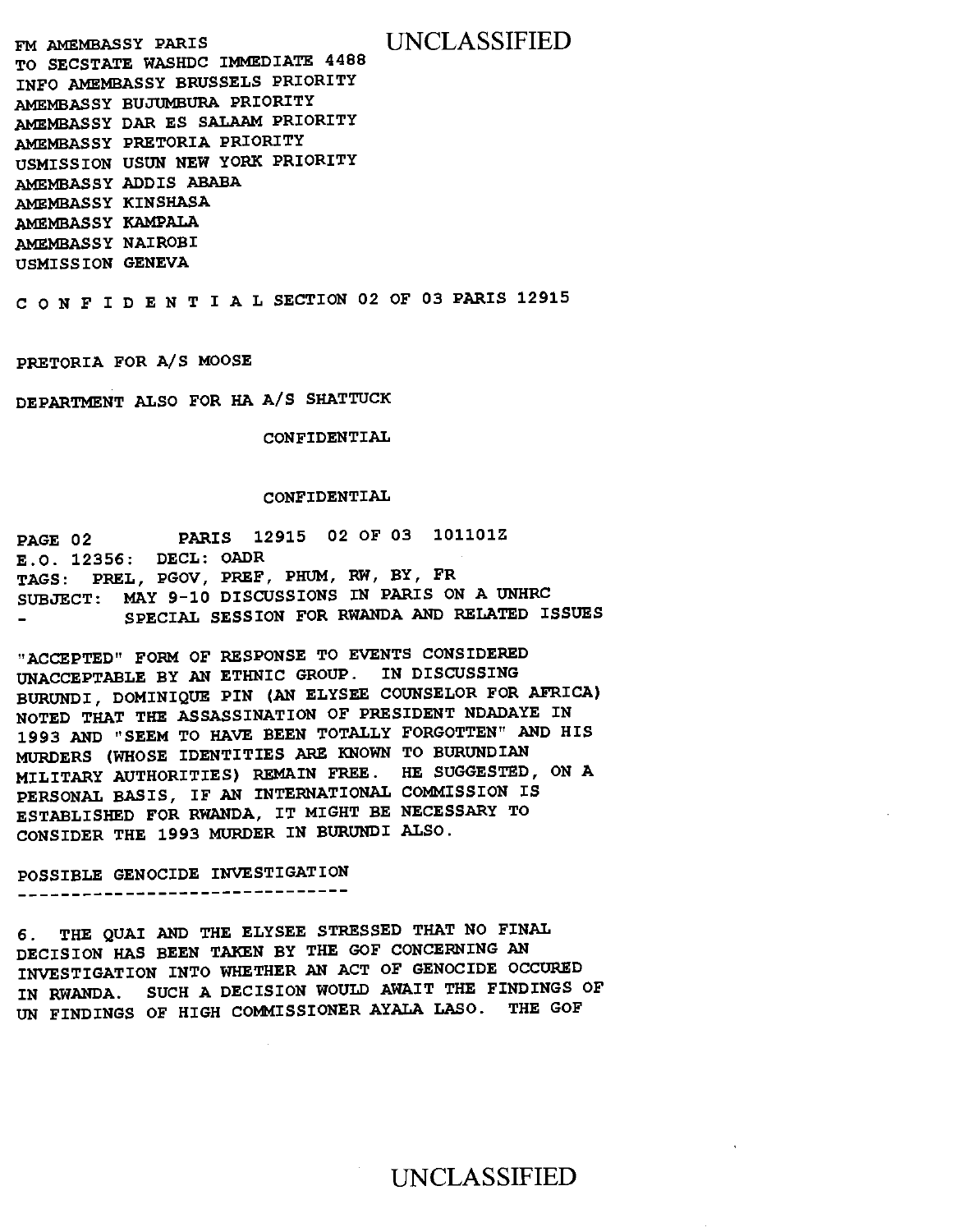**IS PARTICULARLY CONCERNED ABOUT THE POSSIBLE IMPACT OF ANY INTERNATIONAL INVESTIGATION (WHETHER OR NOT IT** UNCLASSIFIED **INCLUDES A SPECIFIC MENTION OF GENOCIDE) ON THE STABILITY OF RWANDA. THE GOF WILL WANT TO EXAMINE ANY SUCH PROPOSALS IN GREAT DETAIL AND CONSULT CLOSELY WITH REGIONAL STATES AND OTHER INTERESTED STATES BEFORE PROCEEDING.** 

**CONFIDENTIAL** 

#### **CONFIDENTIAL**

**PAGE 03 PARIS 12915 02 OF 03 101101Z** 

**7. BOIVINEAU RAISED THE QUESTION OF WHAT PERIOD WOULD BE COVERED BY AN INTERNATIONAL INVESTIGATION. SHE NOTED THAT THE RPF WILL PROBABLY PREFER TO COVER THE MONTHS LEADING UP TO THE DEATH OF PRESIDENT HABYARIMANA, IN ORDER TO UNCOVER ANY HUTU PLOT FOR THE MASS EXTERMINATION OF THE TUTSI PEOPLE. ON THE OTHER HAND, THE HUTU'S WILL PROBABLY PREFER TO LIMIT THE INVESTIGATION TO THE PERIOD FOLLOWING THE ASSASSINATION OF HABYARIMANA, SHE STATED.** 

**8. AS ONE INDICATION OF PRELIMINARY GOF THINKING, ACTING DIRECTOR FOR AFRICAN AFFAIRS AT THE QUAI, YANNICK GERARD (A FORMER AMBASSADOR IN KAMPALA), UNDERLINED THE NEED FOR THE INTERNATIONAL COMMUNITY TO HELP RWANDA UNDERGO A NATIONAL CATHARSIS IN ORDER TO PUT THE SOCIETY BACK TOGETHER AGAIN. HE NOTED THAT GIVEN THE HIGHLY POLARIZED NATURE OF RWANDA'S SOCIETY, IT MIGHT PROVE IMPOSSIBLE TO ASSURE FAIR TRIALS IN RWANDA ON CRIMINAL CHARGES ASSOCIATED WITH THE MASS MURDERS AND THE INTERNATIONAL COMMUNITY MIGHT NEED TO CONSIDER PROVIDING SOME SORT OF LEGAL ASSISTANCE.** 

**AMNESTY INTERNATIONAL** 

\_\_\_\_\_\_\_\_\_\_\_\_\_\_\_\_\_\_\_\_

**9. IN A MEETING WITH OFFICIALS OF THE FRANCOPHONE AFRICA RESEARCH AND INFORMATION BUREAU IN PARIS, RAWSON AGAIN RECOUNTED THE DISCUSSIONS OF THE SHATTUCK MISSION IN CENTRAL AFRICA AND THE DISCUSSIONS IN GENEVA. IN RESPONSE TO A QUERY, HE NOTED USG SUPPORT FOR A UNHRC CONFIDENTIAL** 

#### **CONFIDENTIAL**

**PAGE 04 PARIS 12915 02 OF 03 101101Z**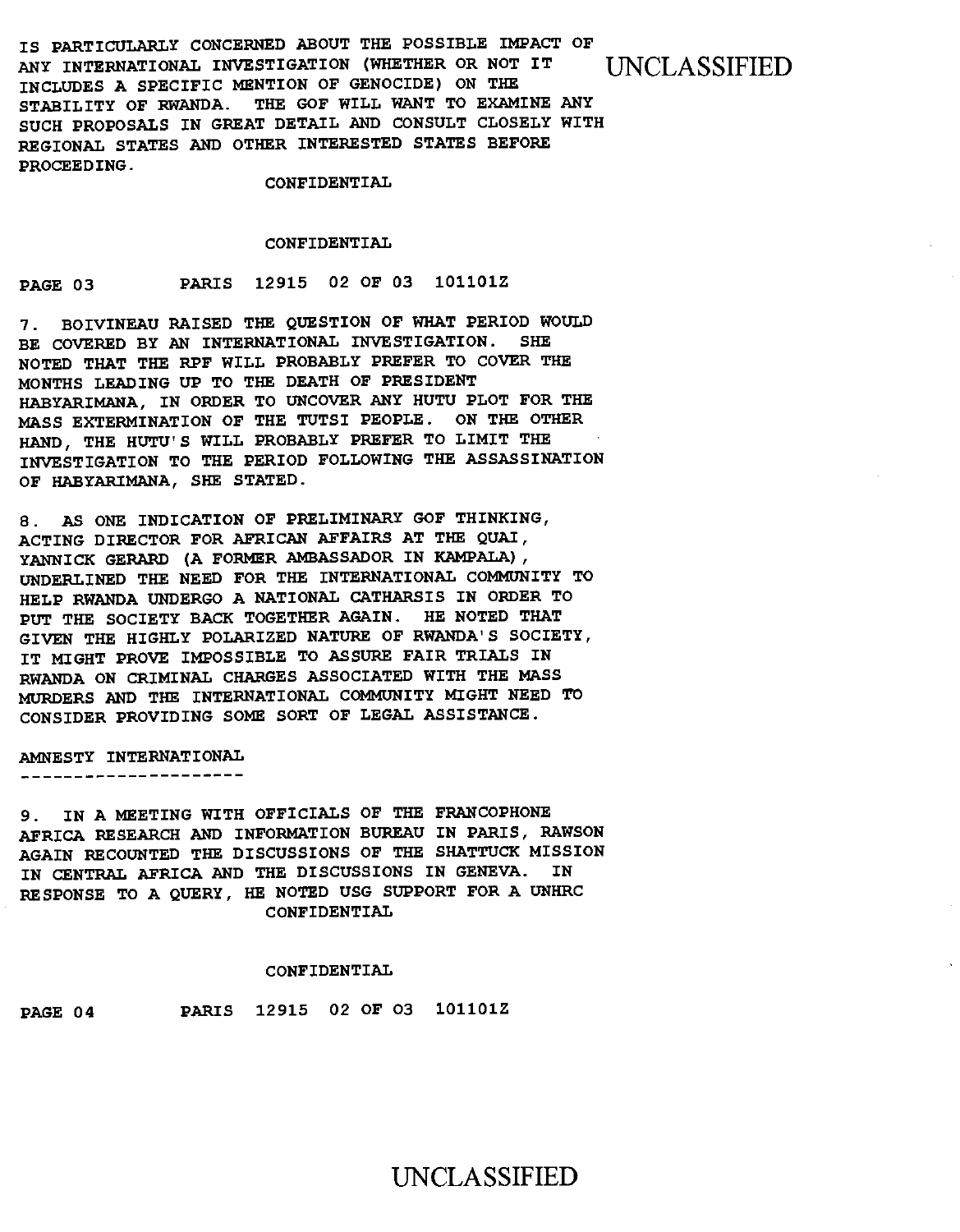SPECIAL SESSION AND AN INVESTIGATION INTO THE MASSACRES IN RWANDA. THE AI OFFICIALS WELCOMED THIS NEWS AND UNDERLINED THAT THEIR ORGANIZATION STRONGLY BELIEVES THAT ANY INVESTIGATION MUST LEAD TO CRIMINAL PROCEEDINGS AGAINST INDIVIDUALS IF THE INTERNATIONAL COMMUNITY AND NGOS ARE TO RETAIN ANY CREDIBILITY VIS-A-VIS THE RWANDAN PEOPLE.

UNCLASSIFIED

#### CONFIDENTIAL

NNNN

#### CONFIDENTIAL

PAGE 01 PARIS 12915 03 OF 03 101101Z ACTION EUR-01

| <b>INFO</b> | $LOG-00$      | $AF-01$  | AID-01                  | CIAE-00       | $C - 01$    | OASY-00   | DODE-00    |
|-------------|---------------|----------|-------------------------|---------------|-------------|-----------|------------|
|             | DOEE-00       | $EB-01$  | OIGO-01                 | $HA-09$       | $H-01$      | $INM-02$  | TEDE-00    |
|             | <b>INR-00</b> | $10-16$  | L-01                    | ADS-00        | NSAE-00     | $NGCE-OO$ | $OIC - O2$ |
|             | $OMB-01$      | $PA-01$  | $PM-00$                 | <b>PRS-01</b> | $P-01$      | $RP-10$   | $SCT-03$   |
|             | $SNP-00$      | $SP-00$  | $SR-00$                 | $SS-00$       | $STR-01$    | TRSE-00   | т-00       |
|             | $USIE-00$     | $RPE-01$ | $PMB-00$                | /056W         |             |           |            |
|             |               |          | -----------------45245E |               | 101102Z /38 |           |            |

0 101101Z MAY 94 FM AMEMBASSY PARIS TO SECSTATE WASHDC IMMEDIATE 4489 INFO AMEMBASSY BRUSSELS PRIORITY AMEMBASSY BUJUMBURA PRIORITY AMEMBASSY DAR ES SALAAM PRIORITY AMEMBASSY PRETORIA PRIORITY USMISSION USUN NEW YORK PRIORITY AMEMBASSY ADDIS ABABA AMEMBASSY KINSHASA AMEMBASSY KAMPALA AMEMBASSY NAIROBI USMISSION GENEVA

cONFIDENTIALSECTION 03 OF 03 PARIS 12915